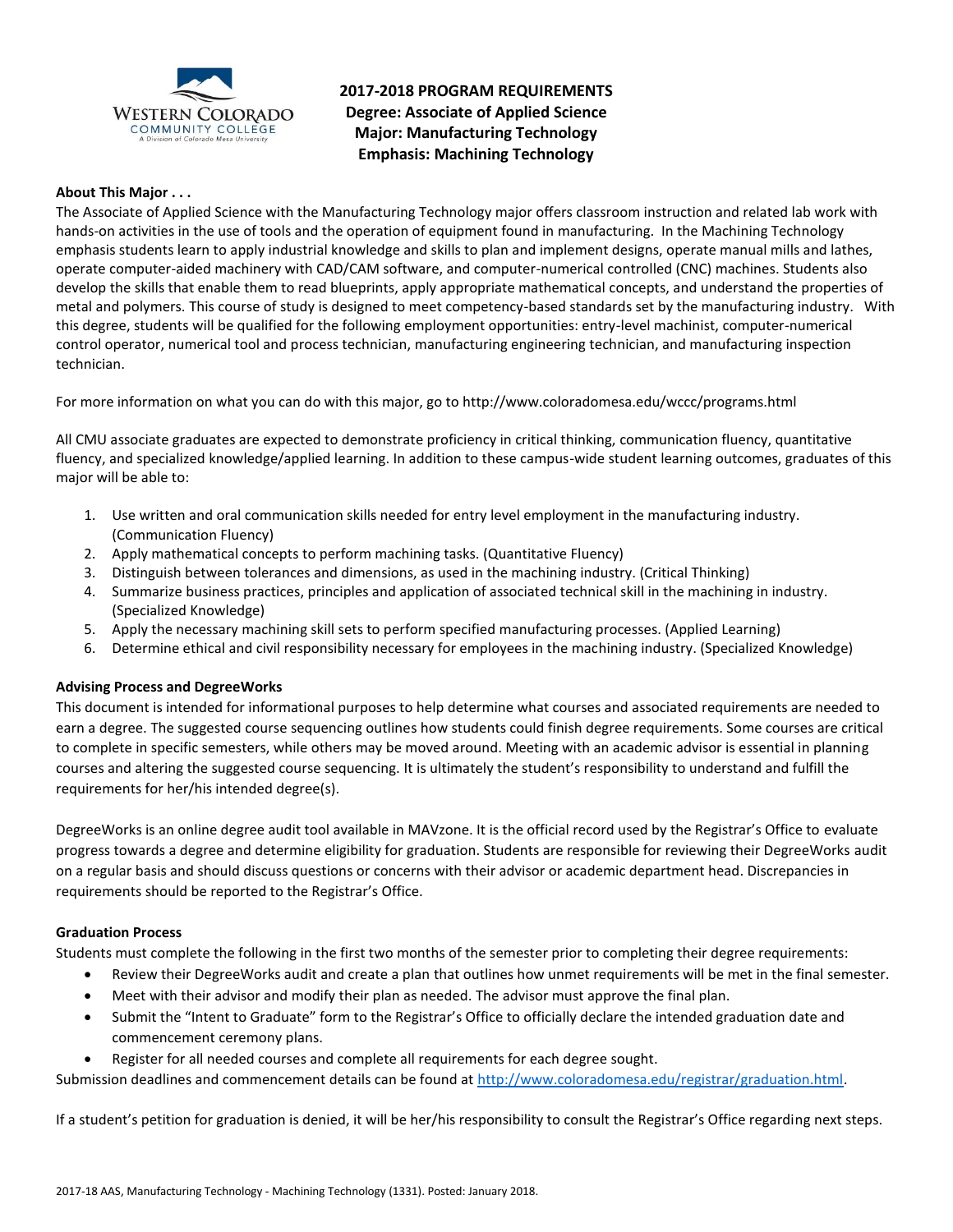# **INSTITUTIONAL DEGREE REQUIREMENTS**

The following institutional degree requirements apply to all CMU/WCCC AAS degrees. Specific programs may have different requirements that must be met in addition to institutional requirements.

- 60 semester hours minimum.
- Students must complete a minimum of 15 of the final 30 semester hours of credit at CMU/WCCC.
- 2.00 cumulative GPA or higher in all CMU/WCCC coursework.
- A course may only be used to fulfill one requirement for each degree/certificate.
- No more than six semester hours of independent study courses can be used toward the degree.
- Non-traditional credit, such as advanced placement, credit by examination, credit for prior learning, cooperative education and internships, cannot exceed 20 semester credit hours for an AAS degree.
- Pre-collegiate courses (usually numbered below 100) cannot be used for graduation.
- Capstone exit assessment/projects (e.g., Major Field Achievement Test) requirements are identified under Program-Specific Degree Requirements.
- The Catalog Year determines which program sheet and degree requirements a student must fulfill in order to graduate. Visit with your advisor or academic department to determine which catalog year and program requirements you should follow.
- See "Requirements for Undergraduate Degrees and Certificates" in the catalog for a complete list of graduation requirements.

## **PROGRAM-SPECIFIC DEGREE REQUIREMENTS**

- 61 semester hours total for the AAS, Manufacturing Technology Machining Technology.
- A "C" or better must be achieved in coursework toward major content area.

## **ESSENTIAL LEARNING REQUIREMENTS** (15 semester hours)

See the current catalog for a list of courses that fulfill the requirements below. If a course is an Essential Learning option and a requirement for your major, you must use it to fulfill the major requirement and make a different selection for the Essential Learning requirement.

# **Communication** (6 semester hours)

- $\Box$  ENGL 111 English Composition (3)
- $\square$  Select one of the following courses: ENGL 112 - English Composition (3) SPCH 101 - Interpersonal Communication (3) SPCH 102 - Speechmaking (3)

#### **Mathematics** (3 semester hours)

□ MATH 107 - Career Math (3) or higher

#### **Other Essential Learning Core Courses** (6 semester hours)

- $\square$  Select one Social and Behavioral Sciences, History, Natural Sciences, Fine Arts or Humanities course (3)
- $\Box$  Select one Social and Behavioral Sciences, History, Natural Sciences, Fine Arts or Humanities course (3)

#### **OTHER LOWER-DIVISION REQUIREMENTS**

**Wellness Requirement** (2 semester hours)

- $\Box$  KINE 100 Health and Wellness (1)
- $\square$  Select one Activity course (1)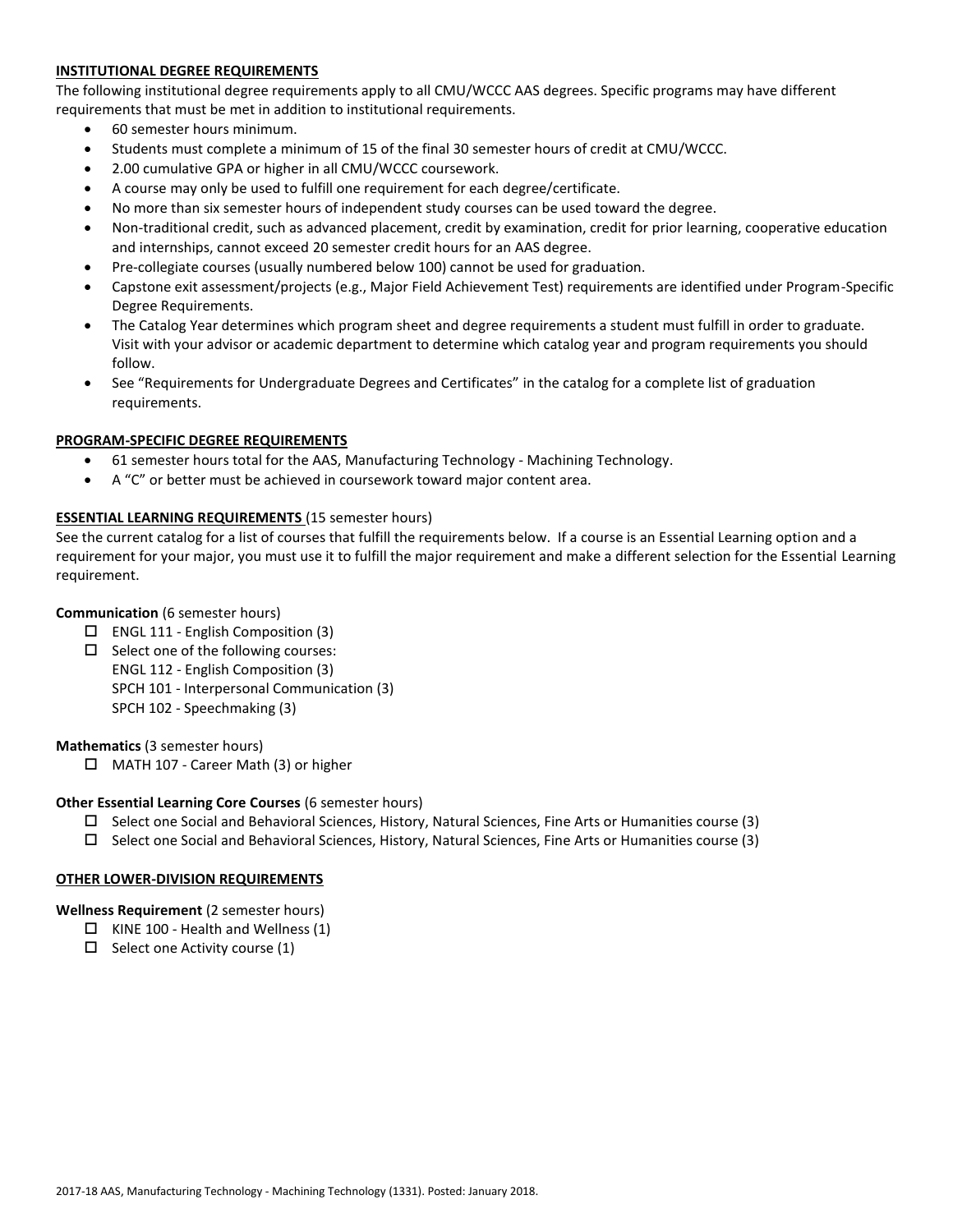# **AAS: MANUFACTURING TECHNOLOGY - MACHINING TECHNOLOGY REQUIREMENTS** (44 semester hours)

- $\Box$  One of the following courses: ENGR 125 - Computer-Aided Design & Fabrication (3) CADT 109 - CAD- Mechanical Advanced (3)
- $\Box$  MAMT 101 Introduction to Manufacturing (2)
- MAMT 105 Print Reading and Sketching (2)
- MAMT 106 Geometric Tolerancing (2)
- MAMT 115 Introduction to Machine Shop (3)
- $\Box$  MAMT 120 Machine Technology I (4)
- $\Box$  MAMT 125 Machine Technology II (4)
- MAMT 230 Machine Technology III (4)
- $\Box$  One of the following courses: MAMT 240 - Job Shop Machining II (3) MAMT 170 - Practical Applications (3)
- MAMT 148 CNC Applications (3)
- MAMT 251 CNC Machining I (3)
- $\Box$  MAMT 255 CNC Machining II (3)
- MAMT 260 Properties of Materials (3)
- MAMT 207 Introduction to Statistical Process Control (2)
- $\Box$  One of the following restricted electives: WELD 151 - Introduction to Welding (3) TSTG 220 - Workplace Skills (3) CADT 108 - CAD-Mechanical (3)